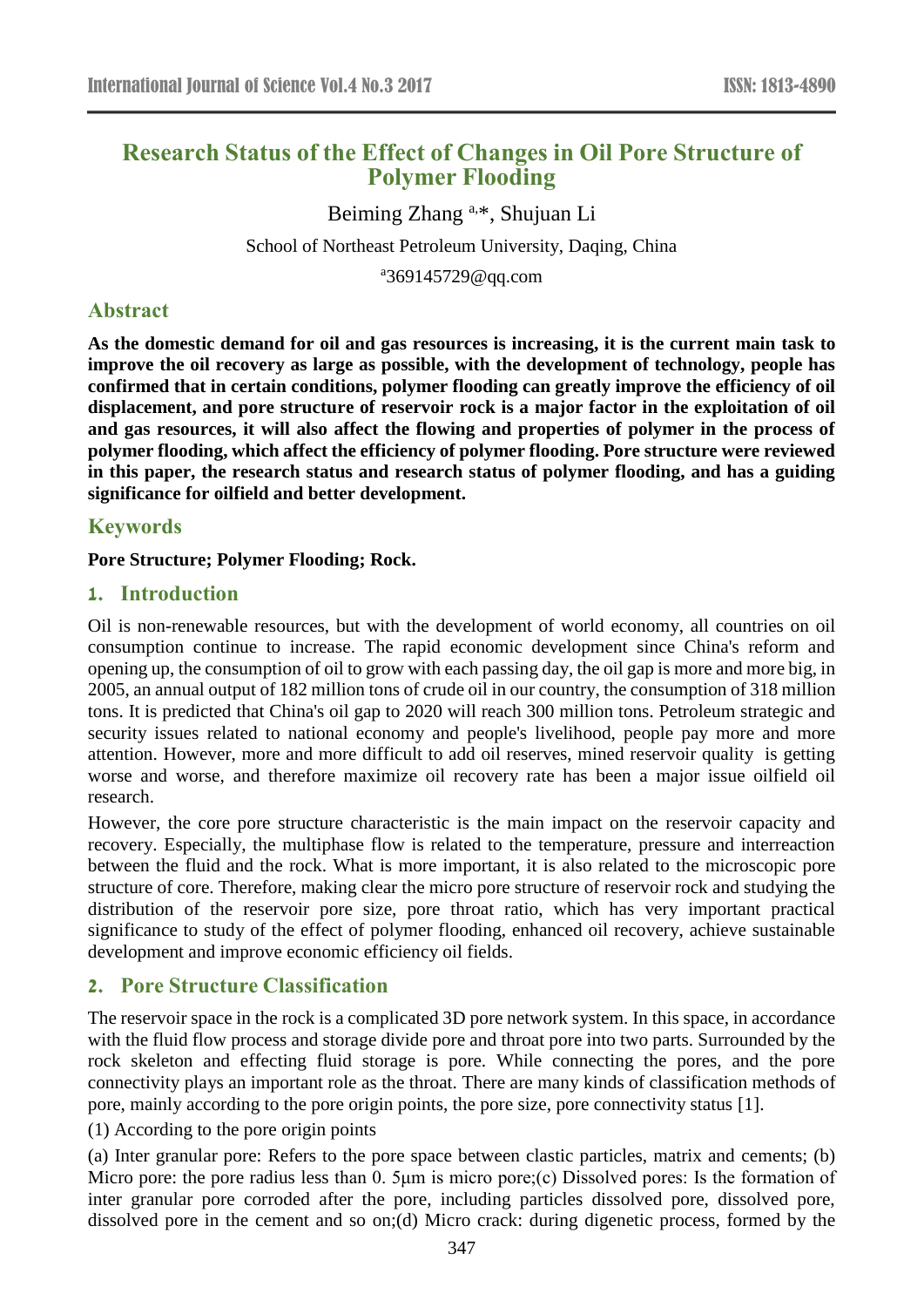contraction function or action of tectonic stress of rock itself, cut through the rock, and even cut through the debris particles themselves gap.

(2) According to the pore size

(a) Super capillary pore: pore radius and the width of crack are larger than 250μm. Under natural conditions, the fluid can flow freely in the capillary pores; (b) Capillary pore: pore radius in the width of 250 μm~0. 1μm, fissure in 250 μm~0. 1μm. Fluid in the pores, due to capillary force, cannot flow freely among them, only when the force is greater than the capillary resistance, fluid can flow; (c) Micro capillary pore: pore radius of less than 0. 1μm, slit width of less than 0.1μm.Under normal temperature and pressure conditions, the fluid in the pore, has no free flowing.

(3) According to pore connectivity status

(a) Effective porosity, the aperture radius, in more than 0.1μm, are communicated with each other, and the fluid can flow in the pore space in natural condition;(b) Invalid pore (or "dead rock pore") is the isolated, unconnected porosity and capillary porosity.

The pore structure of the reservoir is the main factor on the reservoir capacity of fluid and on the exploration of the oil and gas. Therefore, figuring out the rock pore structure characteristics is the key to EOR. Especially, the distribution of pore geometry and reservoir fluid in pores plays an important role in the exploration and development of oil and gas [2].

#### **3. Pore structure of the research methods**

The methods of studying pore structure characteristics mainly include three categories: direct observation, indirect observation and digital core method. The first method includes cast thin section, scanning electron microscopy, image analysis, various fluorescent display injection methods and so on; The second method contains NMR and capillary pressure curve method (mainly including the semipermeable membrane method, mercury and centrifuge method) and so on; The third method mainly refers to the pore structure of 3D model reconstruction technology. However, at present, capillary pressure curve method, casting pore structure characteristics of thin section of rock are the most widely used in indoor experiment to describe and evaluate the rock pore structure characteristics [3-5].

Cast thin section, which is simple and intuitive, can obtain the core porosity, pore, throat, coordination numbers and detrital composition through directly observing pictures. Scanning electron microscopy can analyze the pore throat, the types of clay minerals and its existing forms, while environmental scanning electron microscope can directly analyze the changes of microscopic pore characteristics of samples in the case of oil or water [6]. Conventional mercury injection can research the pore structure of reservoir, through the capillary curve, analysis of parameters to characterize pore throat size, sorting, connectivity and permeability. The rate controlled mercury penetration, due to the experimental process is quasistatic, pore and throat can be distinguished, and the measurement is closer to the static capillary pressure, throat radius closer to the real situation.

## **4. Research status of polymer flooding**

Polymer flooding is a tertiary oil recovery technology developed in the early 1960s, which is characterized by the high molecular weight polymers added to the water, so that it increases the viscosity, improve flooding mobility ratio between displacing phase and displaced phase, expand swept volume, improve oil recovery. In-depth study of polymer flooding, which has important significance to improve the effect of oilfield development, maintain stable production of crude oil and improve the ultimate recovery of crude oil[7].

The United States began a related laboratory study in the 1950s, conducted the first field tests in 1964, more than 60 field test were conducted until 1969, and the vast majority of them are successful. Due to the reasons of imperfect surface treatment process and improper polymer selection result in problems of injectability, some trial halfway terminated. From 1970 to 1985, the United States has conducted 183 polymer flooding pilot test, all the tests have received economic benefits. Although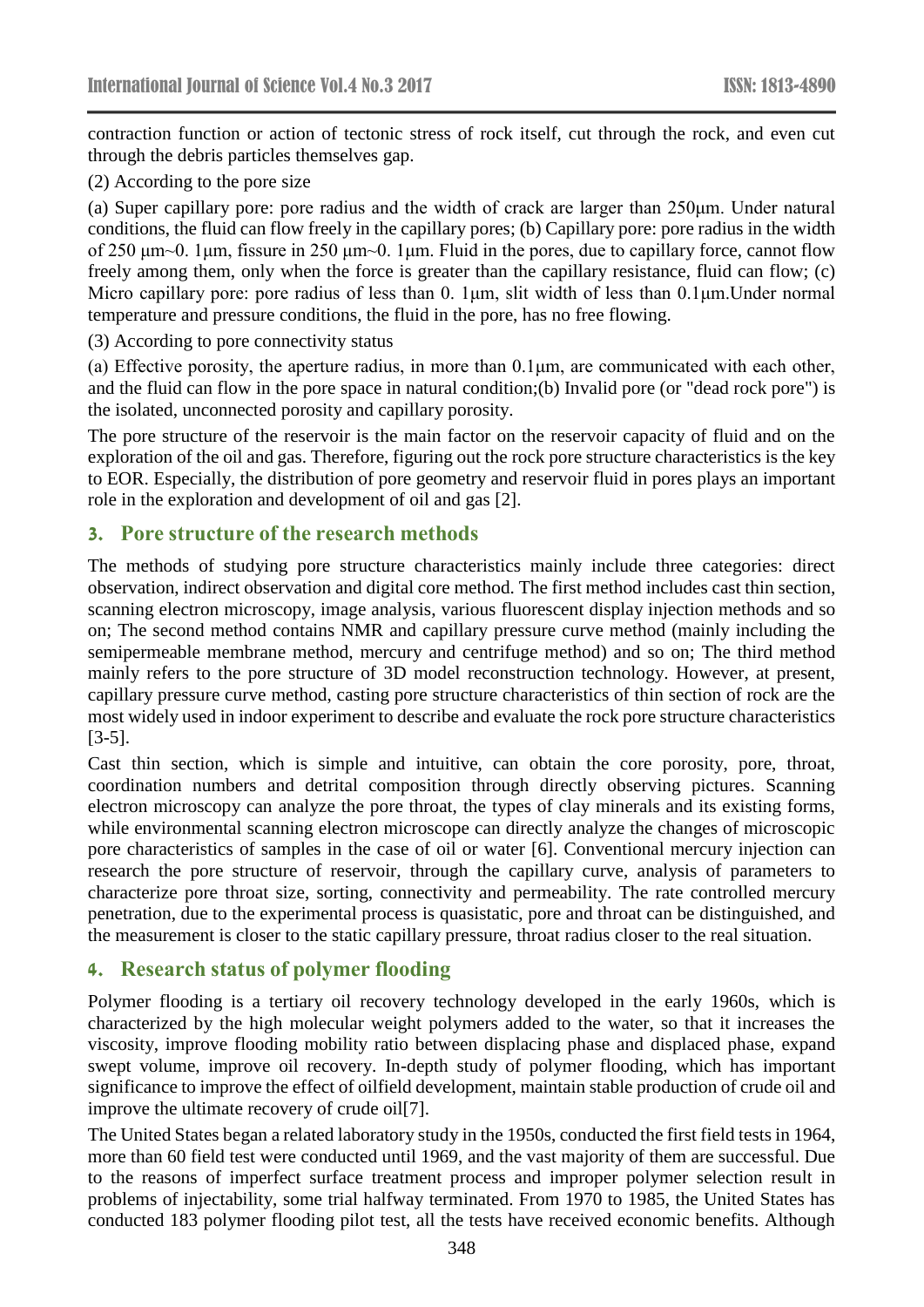some trials did not improve recovery, but it still achieved some economic benefits because of economic policy. Because of the smaller amount of polymer  $(46mg / L \cdot PV)$  reasons, flooding polymer flooding enhanced oil recovery value is generally less than 5% after water. In addition, the former Soviet Union, Canada, France, Germany, Oman and other countries have also carried out earlier industrial test of polymer flooding, polymer dosage increased to 123-729mg / L • PV, and achieved 6% -17 EOR % effect. From the 1970s, after a long research and a lot of practice, China Petroleum Science and technology workers achieved many achievements and breakthrough progress in the study on the oil of polymer flooding, the concept of polymer flooding has been changed.

The late 1980s, because of industrial policy and the reason oil prices, foreign reduced polymer flooding technology research and application, due to polymer flooding reduced the water/oil mobility ratio, improved injection profile, expanded swept volume, reduced the adverse impact caused by the heterogeneity of the reservoir and improved recovery, so it was watched generally in the world, the overseas petroleum scientists have done a lot of theoretical and experimental research [8-13].

In China, Daqing Oilfield conducted the research of polymer flooding technology early. Laboratory study began in early 1970s, developed rapidly after 1990s, was applied large-scalely in 1996, the current total oil production has more than 100 million tons. Daqing oilfield applied successfully polymer flooding technology in period of extra high water cut of composite water cut beyond 90%, achieved better than water flooding recovery efficiency up to 10%, made a lot of research and practical experience, and achieved a major breakthrough in the understanding of polymer flooding oil technology theory[34-37]. Daqing Oilfield polymer flooding technology have some characters ,such as large scale, high technology content, good economic and so on, create the miracle on the history of the development of oil fields in the world, a number of techniques have been advanced in the world. Shengli, Dagang, Henan, Liaohe Oilfield also successfully applied polymer flooding technology, and plenty of high-temperature, high salinity oil, polymer flooding production in the whole field production are a considerable proportion.

All these research results, the study of theory of polymer flooding had the new breakthrough, produced a qualitative leap. At present, more and more people believe that polymer flooding not only expanded swept volume, but also improve oil displacement efficiency, but for both the contribution of polymer flooding to improve oil recovery is still unclear. Although polymer flooding in the country has formed a relatively complete supporting technology, the theory has also made a major breakthrough, but the problems are gradually increasing.

## **References**

- [1] He Gengsheng.Reservoir physics[M]. Beijing: Petroleum Industry Press, 1994200-207.
- [2] Xu F, DongP. Fractalapproach to hydraulic properties in unsaturated porous media [J]. Chaos Solutions & Fractals,2004,19(3): 327-337.
- [3] Dmitry B.Silin,etal. Robust determination of the pore space morphology in sedimentary rocks,paper SPE 84296,presented at the SPE Annual Technical Conference and Exhibition, Colorado, October,5-8,2003.
- [4] Pape,H.Clauser,C. Iffland, J.Variation of permeability with porosity in sandstone diagenesis interpreted with a fractal pore space model.Pure and Applied Geophysics,2000,157(4): 603-619.
- [5] Krohn,C. E.Sandstone fractal and Euclidean pore volume distributons.Journal of Geophysical Research,1988,93(B4): 3286-3296.
- [6] Liu Weixin, Cheng Qiuquan, Wang Yanbin, etal.Oil and gas reservoir characteristics of microscopic analysis technology and its application[J]. Experimental petroleum geology, 2006, 28(5): 341-343.
- [7] Jiang Jishui, song Jishui. Improve oil recovery [M]. Petroleum Industry Press, 1999:2-10.
- [8] VanPoollenHK, etal. Steady-state and Unsteady-state Flow of Non-Newtonian Fluids throught Porous Media[J].SPE,1969,80-88.